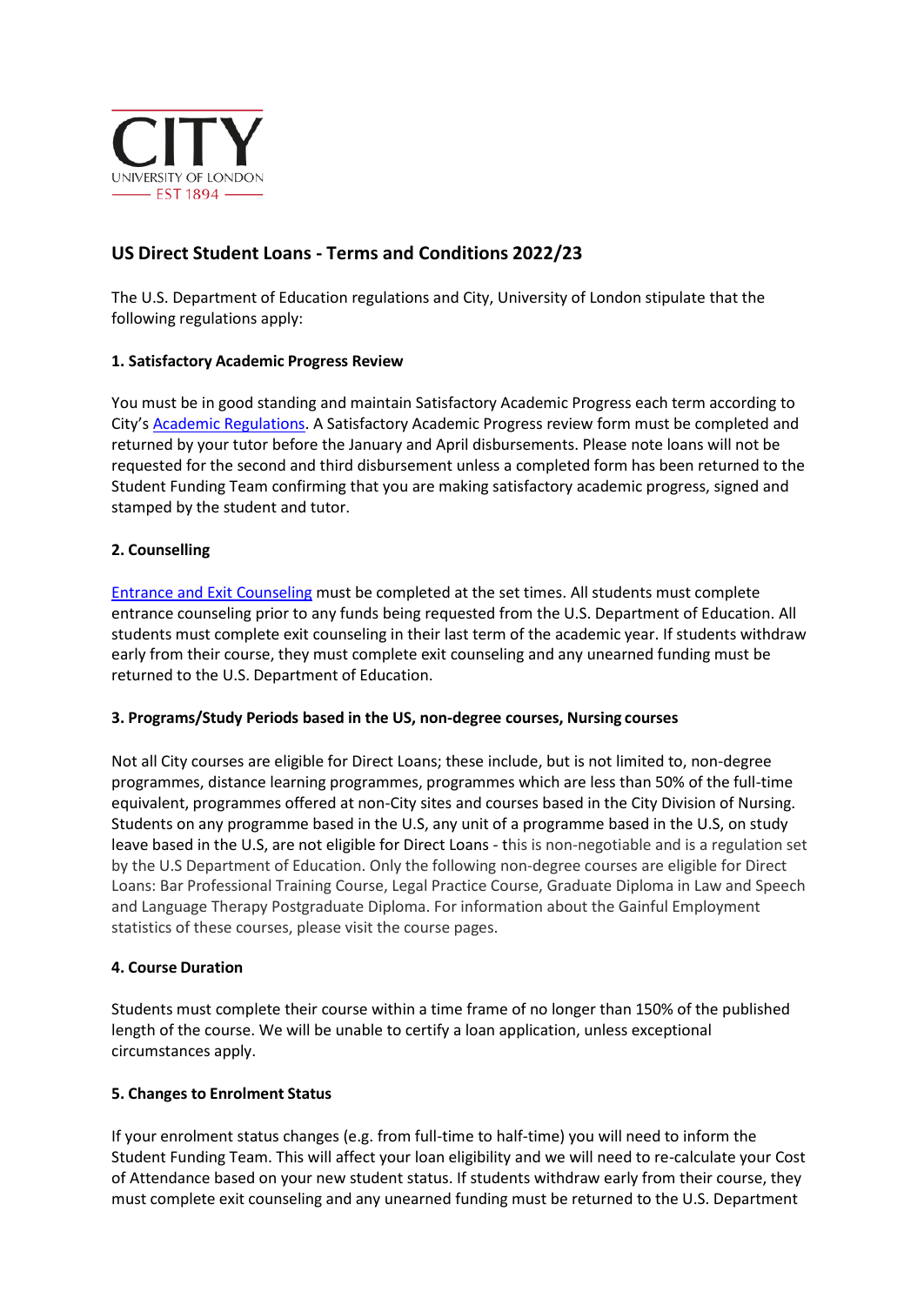of Education according to their guidelines. Should you decide to cancel/amend your loan or suspend/withdraw from your course resulting in an underpayment of your tuition fees from your US Student Loan, you will then become liable to cover the balance remaining as a self-funding student in line with the dates of the university's standard two instalment scheme.

# **6. Additional Funding**

Students are required to inform the Student Funding Team of any additional funding (expected or received) before and after their student loan entitlement is calculated. Please email [funding@city.ac.uk](mailto:funding@city.ac.uk) with any such information.

# **7. Borrowers' Right to Cancel**

Students will be notified by email before each loan disbursement is requested, and have 14 days to change/cancel any expected loan disbursements. After this period if students want to cancel their student loan they must return the funds directly to either the U.S. Department of Education or the Loan Servicer. Should you decide to cancel/amend your loan or suspend/withdraw from your course resulting in an underpayment of your tuition fees from your US Student Loan, you will then become liable to cover the balance remaining as a self-funding student in line with the dates of the university's standard two instalment scheme.

# **8. Cost of Attendance**

Please note that the cost of attendance is the maximum you will be permitted to take out as a student borrower. This maximum refers to any funds drawn from the Direct Loan or/and private lending under a student loan. Students with a disability, dependent children and/or medical costs can request further loans supporting evidence is required, please contact the Student Funding Team for more information. Requests to increase loan amounts will be considered on a case by case basis if there are exceptional circumstances supporting evidence is required.

### **9. Termly Disbursements**

The first payment of US Direct Loans will not be requested from the US Department of Education until students complete online registration and provide the ID in person at City. It is essential that you have sufficient funds to cover your living costs and course materials until you receive your first US Direct Loan payment. Disbursement dates for 2022/23 are on or around 26 September 2022, 23 Jan 2023 and 08 May 2023.

### **10. Loan fees and Repayment**

The U.S. Department of Education applies fees and interest to US Direct Student Loans the rates are available here:<https://studentaid.ed.gov/sa/types/loans/interest-rates#fees> and [https://studentaid.ed.gov/sa/types/loans/interest-rates#rates.](https://studentaid.ed.gov/sa/types/loans/interest-rates#rates) City does not apply any loan fees. City's third party provider Western Union Business Solutions (WUBS) receives the net amount after the US Department charges and converts the loan funds, from US Dollars to the equivalent GB Pounds. WUBS will make the disbursements to you. The exchange rate is not fixed, the exchange rate used for the conversion is based on the particular time and date the funds are received and converted. The exchange rate used will include the charge applied by WUBS (which is currently 2%). The Cost of Attendance cannot be changed due to fluctuations in the exchange rate. Students are asked to prepare adequately for the full study period in a foreign country where disbursements of loan funds can change depending on the exchange rate between USD and GBP.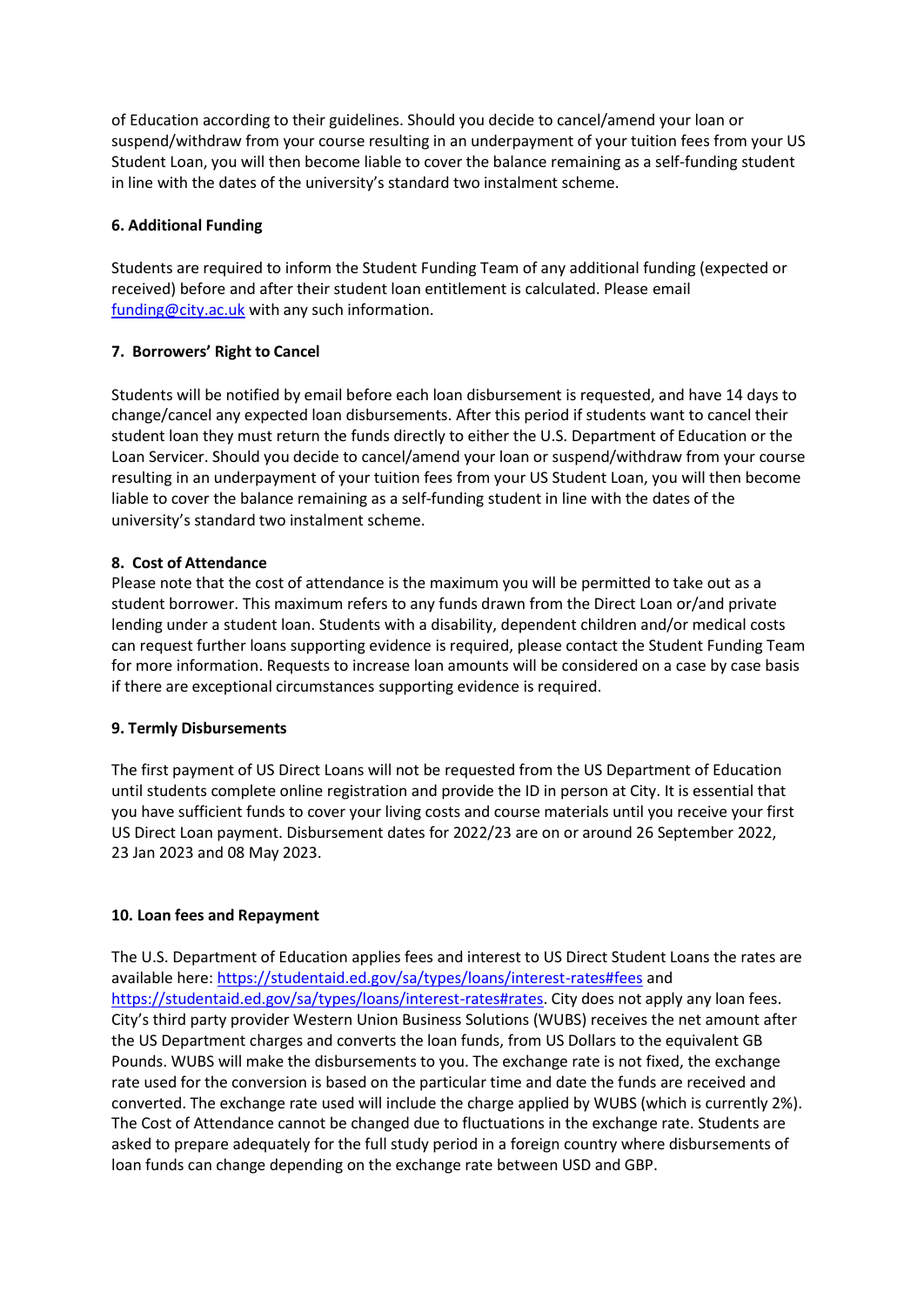Mandatory Entrance and Exit counselling sessions provide detailed information about the interest rates and repayment terms, further details are available on the studentaid.ed.gov website [\(https://studentaid.ed.gov/sa/types/loans/interest-rates\)](https://studentaid.ed.gov/sa/types/loans/interest-rates).

# **11. Calculating your Cost of Attendance**

The following is used to calculate the Cost of Attendance as set by the US Department of Education:

| Loan Type                        | Loan entitlement calculation                           |
|----------------------------------|--------------------------------------------------------|
| Subsidized Direct Loan           | CoA - (Estimated Financial Contribution + Estimated    |
| (undergraduates only)            | Family Assistance) <sup>^*</sup>                       |
| <b>Unsubsidized Direct Loan</b>  | CoA - EFA (includes Subsidized Direct Loan)^           |
| Graduate/Parent Plus Direct Loan | CoA - EFA (includes Subsidized and Unsubsidized Direct |
|                                  | Loans)                                                 |

^ Within the maximum limits

\* Undergraduates only

# **12. Scholarships**

Any mention of a scholarship in the US Direct Loan Entitlement Letter is not a guarantee/confirmation of a scholarship being granted/offered to a student. Please contact your City course officer for confirmation of any scholarship.

### **13. Deposit**

The course deposit cannot be paid using US Direct Loans.

### **14. Exchange Rate**

The Cost of Attendance cannot be changed due to fluctuations in the exchange rate. Students are required to prepare adequately for a full study period spent in a foreign country where disbursements of loan funds change between USD and GBP. The exchange rate is not fixed, the exchange rate used for the conversion is based on the particular time and date the funds are received and converted. The exchange rate used will include the charge applied by WUBS (which is currently 2%). City accepts no liability for the fluctuation in exchange rates, the student is expected to pay the full course tuition fees in GB pounds, please note that this may result in you being required to pay a portion of your tuition fees in order to complete your registration on line.

### **15. Disclosures**

The University is obliged to report your attendance status to the National Student Loan Data System (NSLDS) in order to comply with US Direct Loans Regulations. Signing the US Direct Loan Reply Slip is written consent from you that City University may disclose personally identifiable information from your education records such as: your course title, your mode of attendance, your academic progress, your attendance status, your course start and end dates, graduation date.

We may upon request by a loan servicer give your last known address and contact information to your loan servicer should they request it after you have graduated. Signing this US Direct Loan Reply